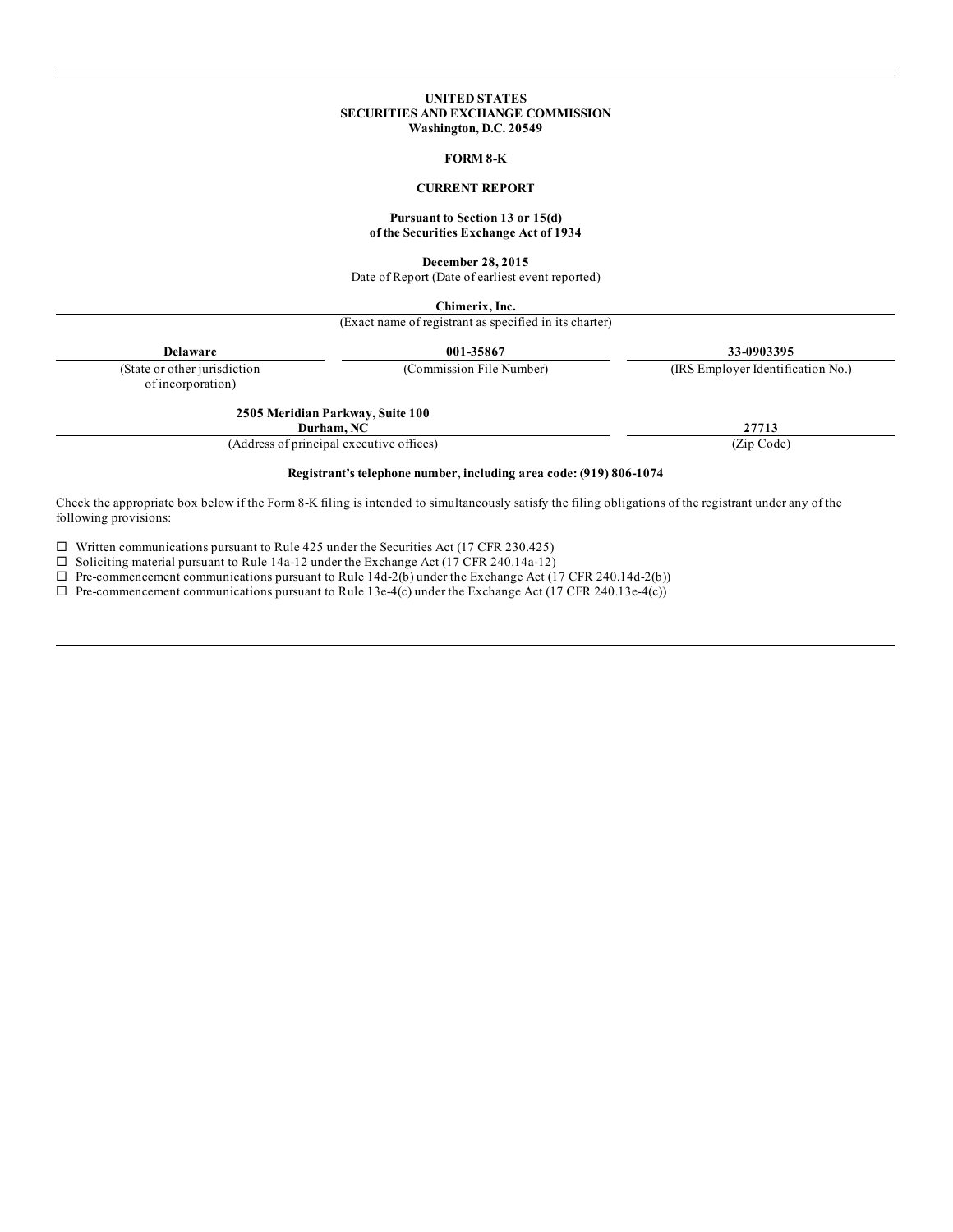## **Item 8.01 Other Events.**

On December 28, 2015, Chimerix, Inc. (the "*Company*") announced that its Phase 3 SUPPRESS trial of brincidofovir in patients undergoing hematopoietic cell transplantation ("*HCT*") did not achieve its primary endpoint for the prevention of clinically significant cytomegalovirus ("*CMV*") infection through Week 24 after transplant.

During the on-treatment period through Week 14 after HCT, fewer patients in the brincidofovir arm had a CMV infection, consistent with the positive antiviral effect of the compound seen in the Phase 2 study. However, during the 10 weeks off treatment from Week 14 to Week 24, there was an increase in CMV infections in the brincidofovir arm compared to the control arm. There was also a non-statistically significant increase in mortality in the brincidofovir arm compared to the control arm. Preliminary analysis suggests that the primary endpoint failures in both the prevention of CMV infections and mortality in the brincidofovir arm were driven by confirmed cases of graft-versus-host-disease ("*GVHD*"), which resulted in a significantly higher use of corticosteroids than in the control arm. Both GVHD and use of corticosteroids are risk factors for "late" CMV infection that occurs after discontinuation of the antiviral in HCT recipients.

A full analysis of the SUPPRESS trial results is ongoing and will be presented by the Company at the BMT Tandem Meetings in Honolulu, Hawaii, to be held on February 18-22, 2016.

The Company plans to continue the programs testing brincidofovir in serious adenovirus infections and in smallpox. Pending the availability of complete data from SUPPRESS, including secondary endpoints in other dsDNA viral infections, the Company has elected to pause further enrollment in the Phase 3 SUSTAIN and SURPASS trials in kidney transplant recipients.

#### **Forward-Looking Statements**

Statements contained in this Current Report on Form 8-K regarding matters that are not historical facts are "forward-looking statements" within the meaning of the Private Securities Litigation Reform Act of 1995. Because such statements are subject to risks and uncertainties, actual results may differ materially from those expressed or implied by such forward-looking statements. Risks are described more fully in the Company's filings with the Securities and Exchange Commission, including without limitation the Company's most recent Quarterly Report on Form 10-Q and other documents subsequently filed with or furnished to the Securities and Exchange Commission. All forward-looking statements contained in this Current Report on Form 8-K speak only as of the date on which they were made. The Company undertakes no obligation to update such statements to reflect events that occur or circumstances that exist after the date on which they were made.